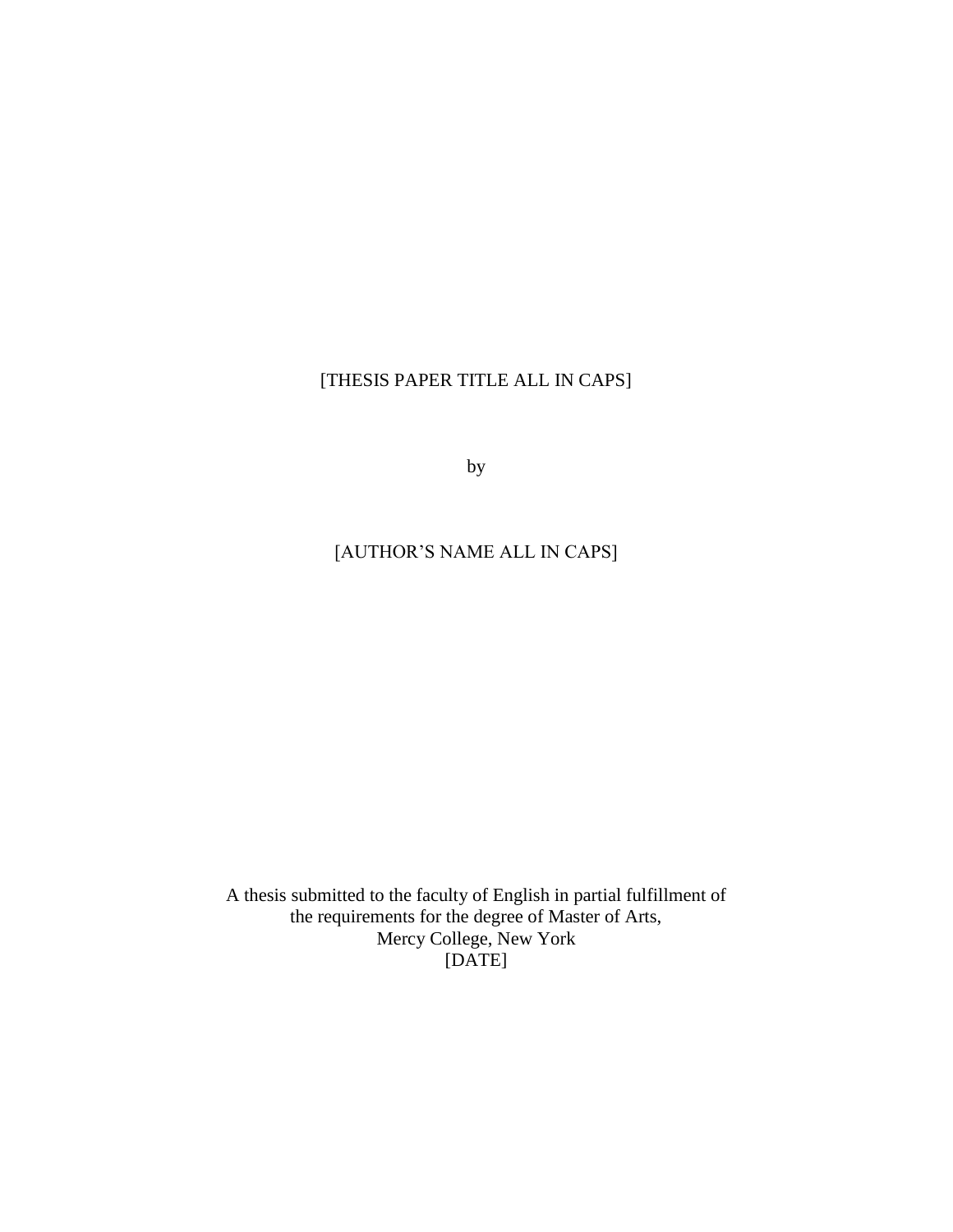This manuscript has been read and accepted by the faculty in English in satisfaction of the thesis requirement for the degree of Master of Arts.

Date Thesis Mentor (type or sign name)

Date Second Reader (type or sign name)

Date Program Director (type or sign name)

MERCY COLLEGE, NEW YORK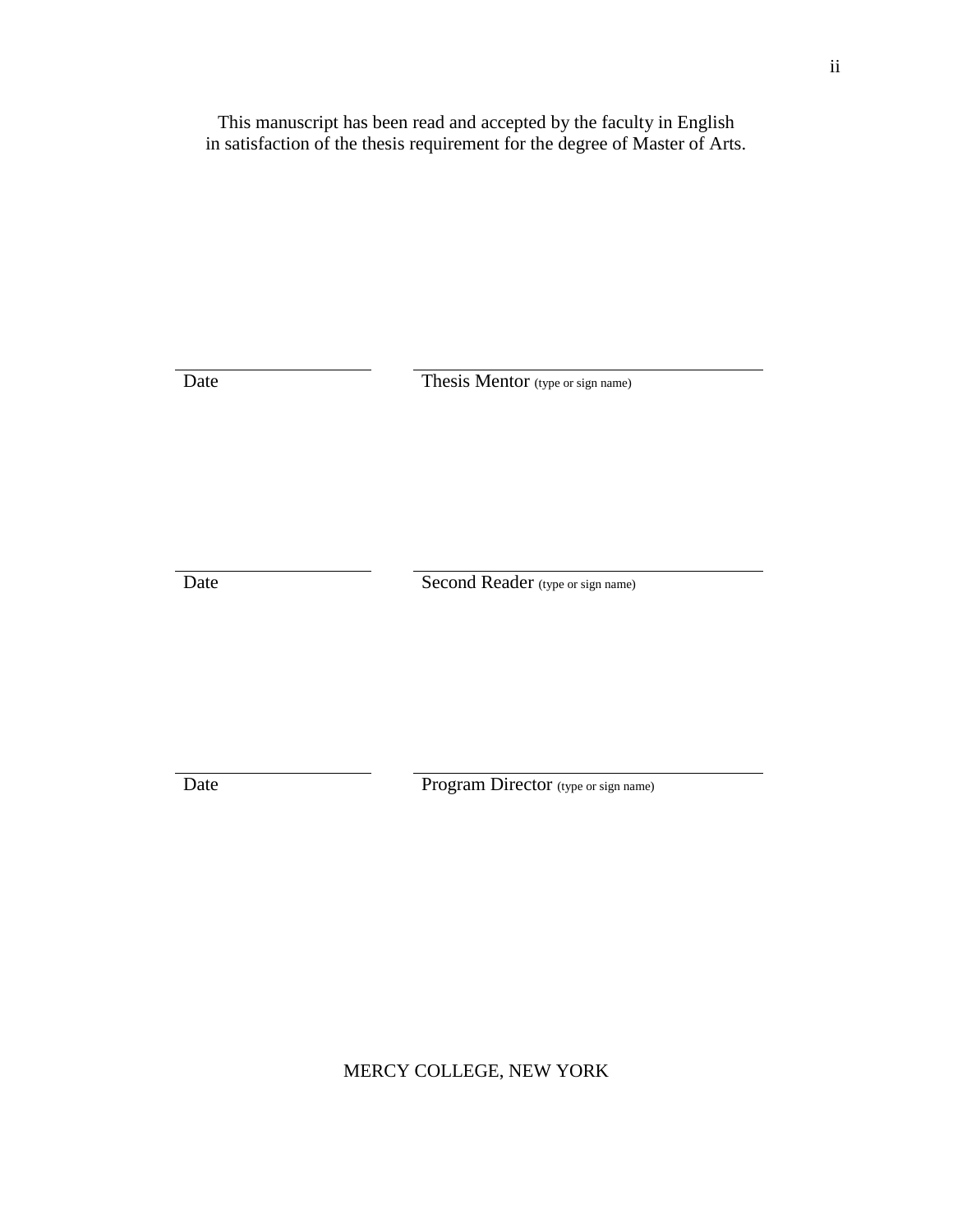## DEDICATION AND ACKNOWLEDGEMENTS

[On this optional page the author can dedicate the thesis to a person or people; and/or can express appreciation to anyone whom the author would like to thank for their assistance and support in writing the thesis and/or during the overall pursuit of the MA degree.]